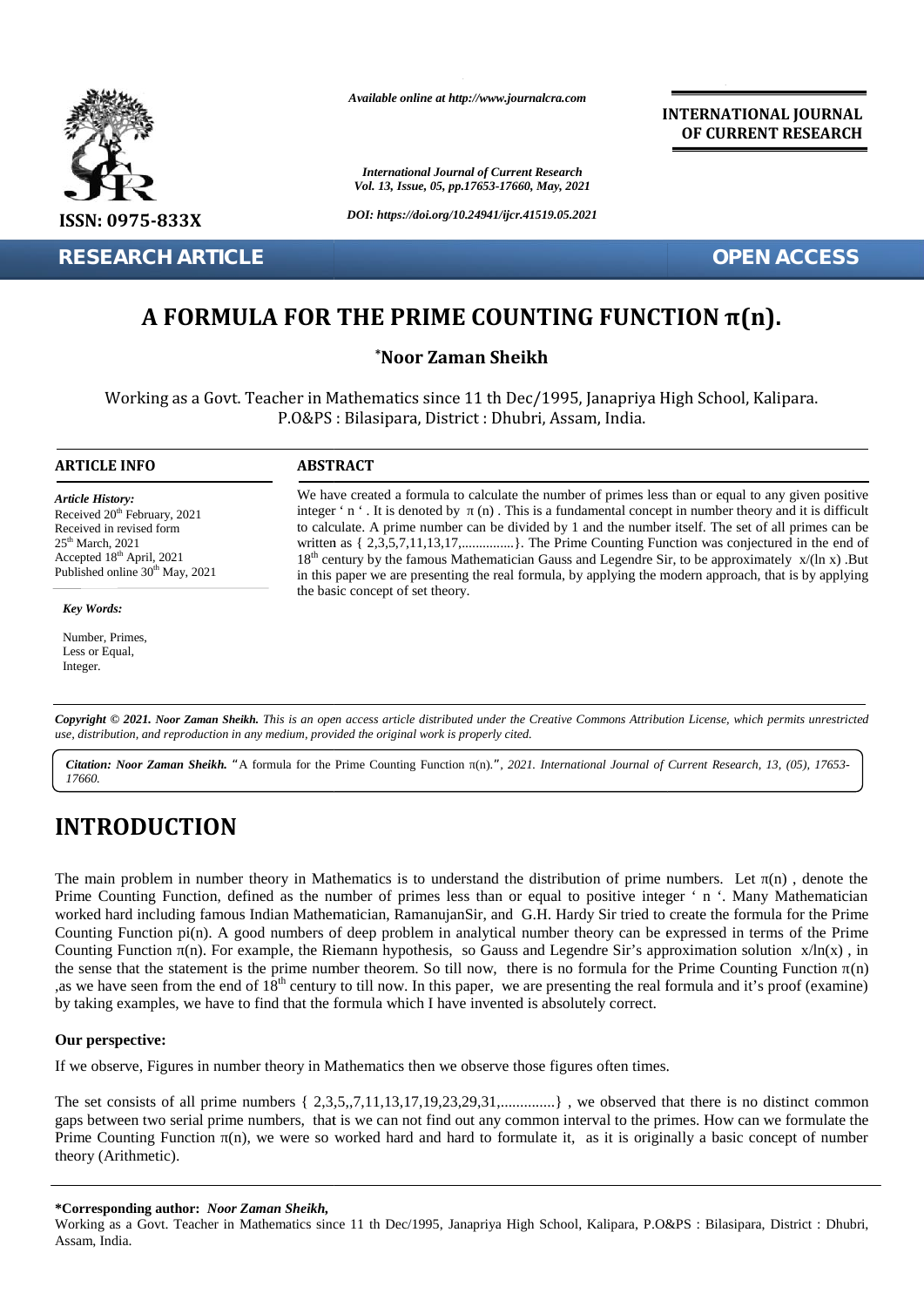We have done the formula to the Prime Counting Function (n), so that we can give lecture and demonstration to our students in a very understanding and simple way to "the Prime Counting Function (n).

#### **Creations**

In number theory, here we introduce one new formula to calculate the number of primes less than or equal to any given positive integer 'n' , by applying a basic concept of set theory to that number theory. We know that there is no such prime, less than or equal to the positive integer 1, as the smallest prime is 2. So by keeping it in our mind, let's start ,

Let  $(n)$  = number of primes less than or equal to the positive integer 'n'.

Therefore,  $(1)=0$ 

Now, we can introduce the formula for (n), as below.

 $(n) = 1 + n [ Z_{odd} \setminus (AUBUCUUDU.............. )]$ 

Where,  $Z_{odd}$  = the set consists of all the positive odd integers less than or equal to n, which are greater than 2.

 $A =$  the set consists of all positive multiples of the prime 3, which are greater than 3, and less than or equal to the positive integer n.

B = the set consists of all the positive multiples of the prime 5, which are greater than 5,and less than or equal to the positive integer n.

 $C$  = the set consists of all the positive multiples of the prime 7, which are greater than 7, and less than or equal to the positive integer n.  $D =$  the set consists of all the positive multiples of the prime 11, which are greater than 11, and less than or equal to the positive integer n. .........And so on.

Now, for  $n = 2$ ;  $(2) = 1 + n$ [ $\{ \} \setminus \{ \}$ ], as there is no odd positive integer less than or equal to 2.

That is ,  $(2) = 1 + 0 = 1$ 

And , for  $n=3$ ;  $(3) = 1 + n[Z \setminus A]$ , here  $Z = \{3\}$  and  $A = \{\}$ .

$$
= 1 + n[\{3\} \setminus \{-\}
$$
  
= 1+1 = 2.

Which is correct, as the number of primes less than or equal to 3, are  $2 \& 3$ . That is the number of primes 2.

Now, for  $n=15$ ,  $(15)=?$ 

Here,  $Z_{odd}$  = the set consists of all positive odd integers, less than or equal to 15, and which are greater than 2.

 $= \{ 3, 5, 7, 9, 11, 13, 15 \}$ 

A= the set consists of all the positive multiples of the prime 3,which are greater than 3,and less than or equal to 15.

 $=\{6,9,12,15\}$ 

B= the set consists of all the positive multiples of the prime 5, which are greater than 5, and less than or equal to 15.

 $=$ {19,15}

 $C =$  the set consists of all the positive multiples of the prime 7, which are greater than 7, and less than or equal to 15.

 $=$ {14}

Thus , AUBUC =  $\{6,9,10,12,14,15\}$ 

$$
Z_{\text{odd}} \setminus (\text{AUBUC}) = \{3,5,7,9,11,13,15\} \setminus \{6,9,10,12,14,15\} \\
 = \{3,5,7,11,13\} \; ; \; \text{so that } n \; [Z_{\text{odd}} \setminus (\text{AUBUC})] = n \; \{3,5,7,11,13\} = 5 \; . \\
 \text{Thus,} \quad (15) = 1 + n \; [Z_{\text{odd}}] \setminus (\text{AUBUC}) \\
 = 1 + 5 = 6 \; ,
$$

Which is correct, as the prime numbers less than or equal to 15 are  $2,3,5,7,11 \& 13$ . That is 6.

Now, for  $n = 100$ ;  $(100) = ?$ 

Let,

 $Z_{odd} = \{3,5,7,9,11,13,15,17,19,21,23,25,27,29,31,33,35,37,39,41,43,45,47,49,51,53,55,57,59,61,63,65,$ 67,69,71,73,75,77,79,81,83,85,87,89,91,93,95,97,99}

 $A_1$ = the set consists of all the positive multiples of the prime 3, say xi,  $3 \lt x$ i  $\lt 100$ .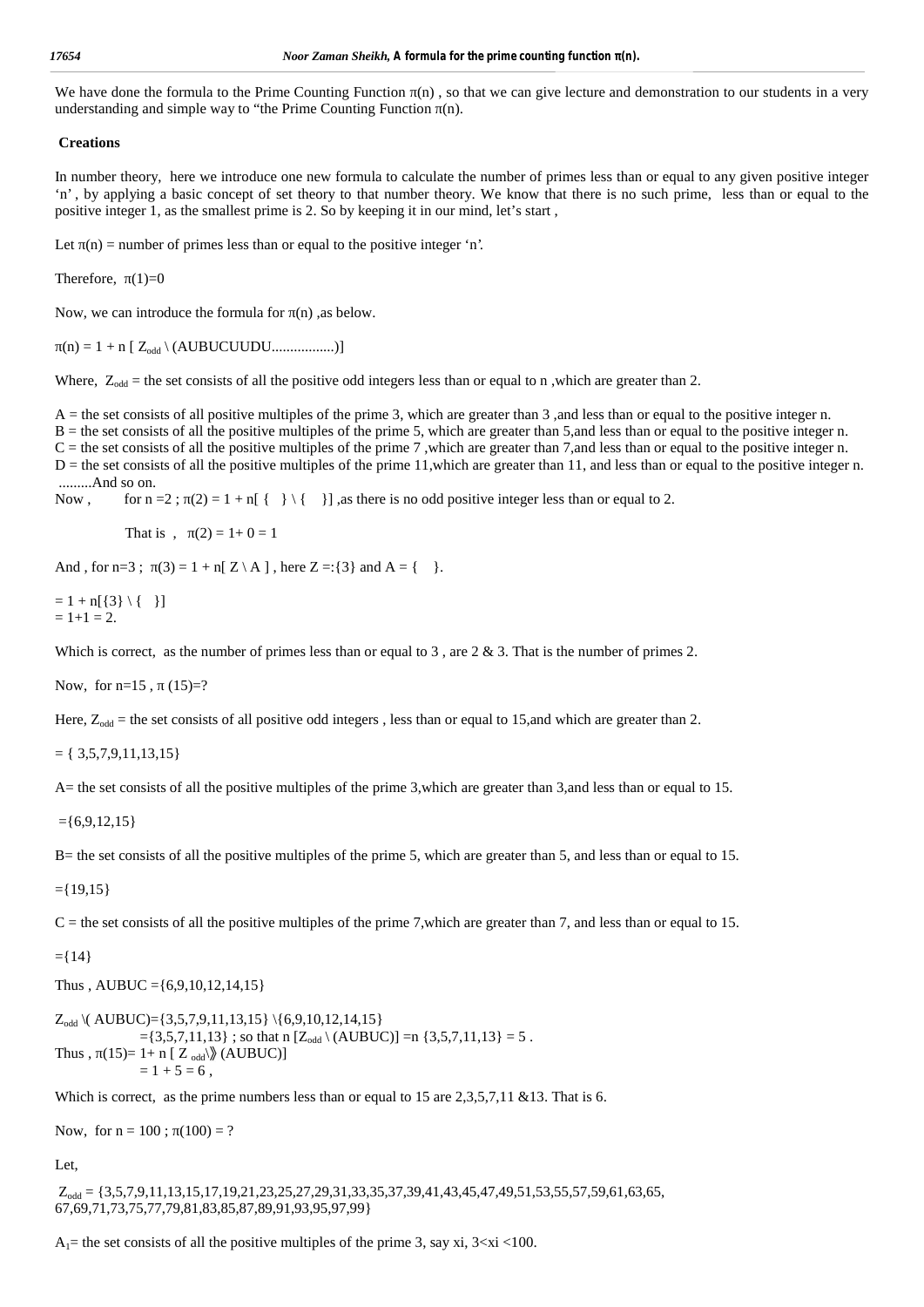$=$ {6,9,12,15,18,21,24,27,30,33,36,39,42,45,48,51,54,57,60,63,66,69,72,75,78,81,84,87,90,93,96,99}

 $A_2$  = the set consists of all the positive multiples of the prime 5,say xi; xi's are greater than 5 and less than or equal to 100.  $=\{10,15,20,25,30,35,40,45,50,55,60,65,70,75,80,85,90,95,100\}$ 

 $A_3$  = the set consists of all the positive multiples of the prime 7, say xi; 7<xi <100.

 $=$  {14,21,28,35,42,49,56,63,70,77,84,91,98}

 $A_4$  = the set consists of all the positive multiples of the prime 11,say xi; 11<xi <100.

 $=\{22,33,44,55,66,77,88,99\}$ 

 $A_5$  = the set consists of all the positive multiples of the prime 13,say xi; 13<xi <100.

 $=\{26,39,52,65,78,91\}$ 

 $A_6$  = the set consists of all the positive multiples of the prime 17, say xi; 17<xi <100.

 $=\{34,51,68,85\}$ 

 $A_7$  = the set consists of all the positive multiples of the prime 19, say xi; 19 $\lt$ xi $\lt$ 100.

 $=\{38,57,76,95\}$ 

 $A_8$  = the set consists of all the positive multiples of the prime 23,say xi;23<xi <100.

 $=\{46,69,92\}$ 

 $A_9$  = the set consists of all the positive multiples of the prime 29, say xi; 29<xi <100.

 $=$ {58,87}

 $A_{10}$  = the set consists of all the positive multiples of the prime 31,say xi;31<xi <100.

 $=$ {62,93}

 $A_{11}$  = the set consists of all the positive multiples of the prime 37, say xi; 37 $\langle x \rangle$  <100.

 $=$  {74}

 $A_{12}$  = the set consists of all the positive multiples of the prime 41,say xi; 41 $\langle xi \rangle$  <100.

$$
= \{82\}
$$

 $A_{13}$  = the set consists of all the positive multiples of the prime 43,say xi; 43<xi <100.

 $=$ {86}

 $A_{14}$  = the set consists of all the positive multiples of the prime 47, say xi; 47<xi <100.

 $=$ {94}

Zodd ∩ (( A<sup>1</sup> UA<sup>2</sup> UA<sup>3</sup> UA<sup>4</sup> U.............................UA14).

 $=\{9,15,21,25,27,33,35,39,45,49,51,55,57,63,65,69,75,77,81,85,87,91,93,95,99\}$ 

Thus , n[ Z odd\ ( A<sup>1</sup> UA<sup>2</sup> UA<sup>3</sup> UA<sup>4</sup> U.............................UA14).

= n{ Zodd } \ n { Zodd ∩ ( A<sup>1</sup> UA<sup>2</sup> UA<sup>3</sup> UA<sup>4</sup> U.............................UA14).

 $= 49 - 25 = 24$ 

Hence (100) = 1 + n[ Zodd \ ( A<sup>1</sup> UA<sup>2</sup> UA<sup>3</sup> UA<sup>4</sup> U.............................UA14).

 $= 1 + 24 = 25$ .

Which is correct , actual Counting we have the number of primes less than or equal to the positive integer 100 is 25.

Let us assume that  $n=1000$ .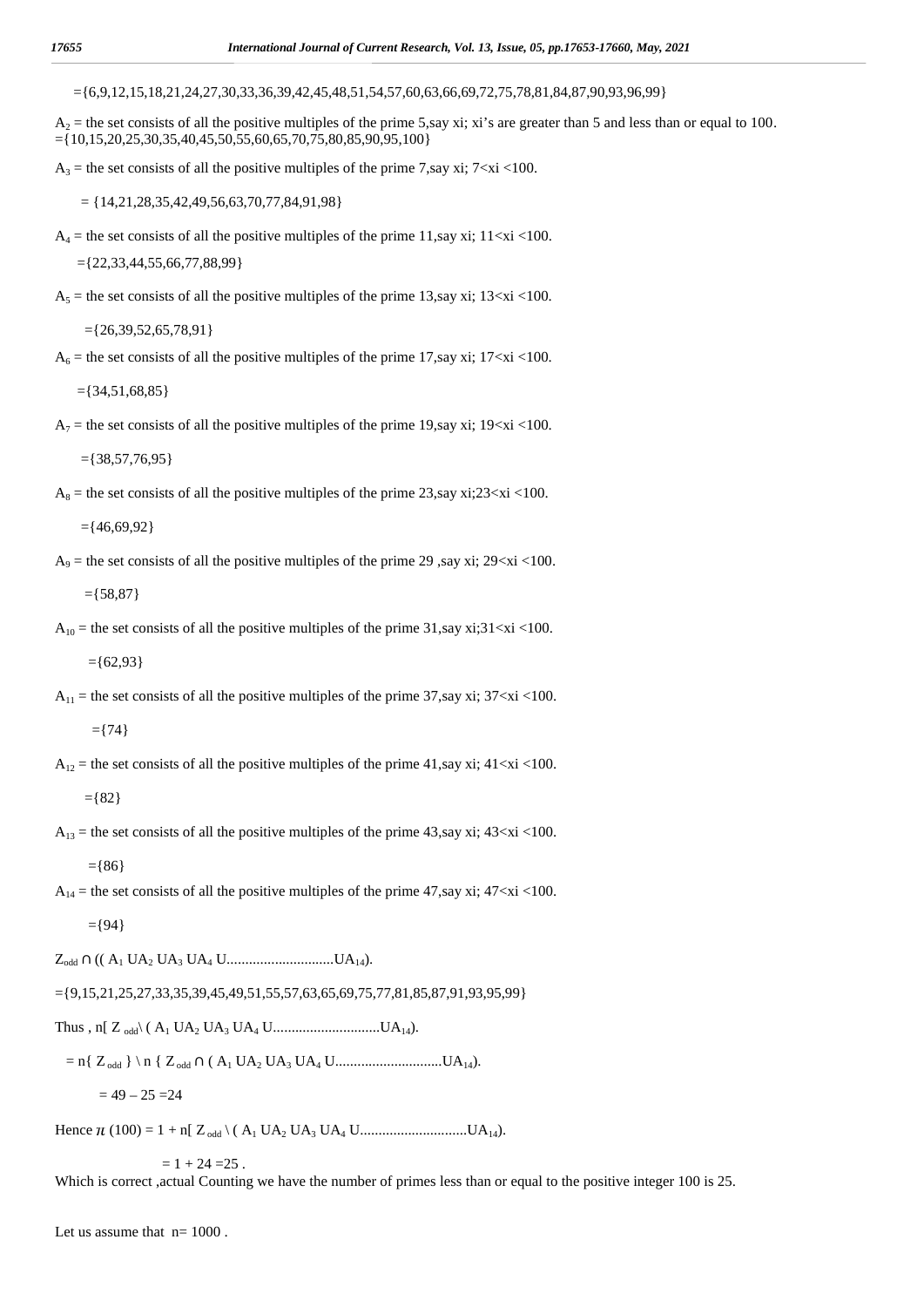We have to find out  $(1000)$ .

Let the set  $Z_{odd}$  = the set of all positive odd integers greater than 2, which are less than or equal to 1000.

={3,5,7,9,11,13,15,17,19,21,23,25,27,29,31,33,35,37,39,41,43,45,,47,49,51,53,55,57,59,61,63,65,67,69,

71,73,75,77,79,81,83,85,87,89,91,93,95,97,99,101,103,105,107,109,111,113,115,117,119,121,123,125,

127,129,131,133,135,137,139,141,143,145,147,149,151,153,155,157,159,161,163,165,167,169,171,173,175,177,179,181,183,185,187,1 89,191,193,195,197,199,201,203,205,207,209,211,213,215,217,219,221,223,225,227,229,231,233,235,237,239,241,243,245,247,249,O2 51,253,255,257,259,261,263,265,267,

269,271,273,275,277,279,281,283,285,287,289,291,293,295,297,299,301,303,305,307,309,311,313,315,317,319,321,323,325,327,329,3 31,333,335,337,339,341,343,345,347,349,351,353,355,357,359,361,363,365,367,379,371,373,375,377,379,381,383,385,387,389,391,39 3,395,397,399,401,403,405,407,409,411,413,415,417,419,421,423,425,427,429,431,433,435,437,439,441,443,445,447,449,451,453,455, 457,459,461,463,465,467,469,471,473,475,477,479,481,483,485,487,489,491,493,495,497,499,501,503,505,507,509,511,513,515,517,5 19,521,523,525,527,529,531,533,535,537,539,541,543,545,547,549,551,553,555,557,559,561,563,565,567,569,571,573,575,577,579,58 1,583,585,587,589,591,593,595,597,599,601,603,605,607,609,611,613,615,617,619,621,623,625,627,629,631,633,635,637,639,641,643, 645,647,649,651,653,655,657,659,661,663,665,667,669,671,673,675,677,679,681,683,685,687,689,691,693,695,697,699,701,703,705,7 07,709,711,713,715,717,719,721,723,725,727,729,731,733,735,737,739,741,743,745,747,749,751,753,755,757,759,761,763,765,767,76 9,771,773,775,777,779,781,783,785,787,789,791,793,795,797,799,801,803,805,807,809,811,813,815,817,819,821,823,825,827,829,831, 833,835,837,839,841,843,845,847,849,851,853,855,857,859,861,863,865,867,869,871,873,875,877,879,881,883,885,887,889,891,893,8 95,897,899,901,903,905,907,909,911,913,915,917,919,921,923,925,927,929,931,933,935,937,939,941,943,945,947,949,951,953,955,95 7,959,961,963,965,967,969,971,973,975,977,979,981,983,985,987,989,991,993,995,997,999}

Also,  $A_1$  = the set consists of all the positive multiples of the prime 3, which are greater than 3 and less than or equal to 1000.

#### ={ 6,9,12,15,18,21,24,27,30,33,36,39,42,45,48,51,54,57,60,63,66,69,72,75,78,81,84,87,90,93,96,99,102

,105,108,111,114,117,120,123,126,123,129,132,135,138,141,144,147,150,153,156,159,162,165,168,171,174,177,180,183,186,189,192,1 95,198,201,204,207,210,213,216,219,222,225,228,231,234,237,240,243,246,249,252,255,258,261,264,267,270,273,276,279,282,285,28 8,291,294,297,300,303,306,309,312,315,318,321,324,327,330,333,336,339,342,345,348,351,354,357,360,363,366,369,372,375,378,381, 384,387,390,393,396,399,402,405,408,411,41,417,420,423,426,429,432,435,438,441,444,447,450,453,456,459,462,465,468,471,474,47 7,480,483,486,489,492,495,498,501,504,507,510,513,516,519,522,525,528,531,534,537,540,543,546,549,552,555,558,561,564,567,570, 573,576,579,582,585,588,591,594,597,600,603,606,609,612,615,618,621,624,627,630,633,636,639,642,645,648,651,654,657,660,663,6 66,669,672,675,678,681,684,687,690,693,696,699,702,705,708,711,714,717,720,723,726,729,732,735,738,741,744,747,750,753,756,75 9,762,765,768,771,774,777,780,783,786,789,792,795,798,801,804,807,810,813,816,819,822,825,828,831,834,837,840,843,846,849,852, 855,858,861,864,867,870,873,876,879,882,885,888,891,894,897,900,903,906,909,912,915,918,921,924,927,930,933,936,939,942,945,9 48,951,954,957,960,963,966,969,972,975,978,981,984,987,990,993,996,999}

 $A_2$  = the set consists of all the positive multiples of the prime 5, which are greater than 5, and less than or equal to 1000.

#### $=$ {10,15,20,25,30,35,40,45,50,55,60,65,70,75,80,85,90,95,100,105,110,115,120,125,130,135,140,145,

150,155,160,165,170,175,180,185,190,195,200,205,210,215,220,225,230,235,240,245,250,255,260,265,270,275,280,285,290,295,300,3 05,310,315,320,325,330,335,340,345,350,355,360,365,370,375,380,385,390,395,400,405,410,415,420,425,430,435,440,445,450,455,46 0,465,470,475,480,485,490,495,500,505,,510,515,520,525,530,535,540,545,550,555,560,565,570,575,580,585,590,595,600,605,610,615 ,620,625,630,635,640,645,650,655,660,665,670,675,680,685,690,695,700,705,710,715,720,725,730,735,740,745,750,755,760,765,770,7 75,780,785,790,795,800,805,810,815,820,825,830,835,840,845,850,855,860,865,870,875,880,885,890,895,900,905,910,915,920,925,93 0,935,940,945,950,955,960,965,970,975,980,985,990,995,1000}.

 $A_3$  = the set consists of all the positive multiples of the prime 7, say xi, where  $7 < x$ i < 1000.

```
={14,21,28,35,42,49,56,63,70,77,84,91,98,105,112,119,126,133,140,147,154,161,168,175,182,189,196,
,203,210,217,224,231,238,245,252,259,266,273,280,287,294,301,308,315,322,329,336,343,350,357,364,371,378,385,392,399,406,413,4
20,427,434,441,448,455,462,469,476,483,490,497,504,511,518,525,532,539,546,553,560,567,574,581,588,595,602,609,616,623,630,63
7,644,651,658,665,672,679,686,693,700,707,714,721,728,735,742,749,756,763,770,777,784,791,798,805,812,819,826,833,840,847,854,
861,868,875,882,889,896,903,910,917,924,931,938,945,952,959,966,973,980,987,994}
```
 $A_4$  = the set consists of all the positive multiples of the prime 11, say xi, where 11 < xi < 1000.

={22,33,44,55,66,77,88,99,110,121,132,143,154,165,176,187,198,209,220,231,242,253,264,275,286,297,308,319,330,341,352,363,374, 385396,407,418,429,440,451,462,473,484,495,506,517,528,539,550,561,572,583,594,605,616,627,638,649,660,671,682,693,704,715,72 6,737,748,759,770,781,792,803,814,825,836,847,858,869,880,891,902,913,924,935,946,957,968,979,990}

 $A_5$  = the set consists of all the positive multiples of the prime 13, say xi, where 13 <xi <1000.

={26,39,52,65,78,91,104,117,130,143,156,169,182,195,208,221,234,247,260,273,286,299,312,325,338,

351,364,377,390,403,416,429,442,455,468,481,494,507,520,533,546,559,572,585,598,611,624,637,650,663,676,689,702,715,728,741,7 54,767,780,793,806,819,832,845,858,871,884,897,910,923,936,949,962,975,988}

 $A_6$  = the set consists of all the positive multiples of the prime 17, say xi, where  $17 < x$ i < 1000.

={34,51,68,85,102,119,136,153,170,187,204,221,238,255,272,289,306,323,340,357,374,391,408,425,

442,459,476,493,510,527,544,571,588,605,622,639,656,673,690,707,724,741,758,775,792,809,826,843,860,877,894,911,928,945,962,9 79,996}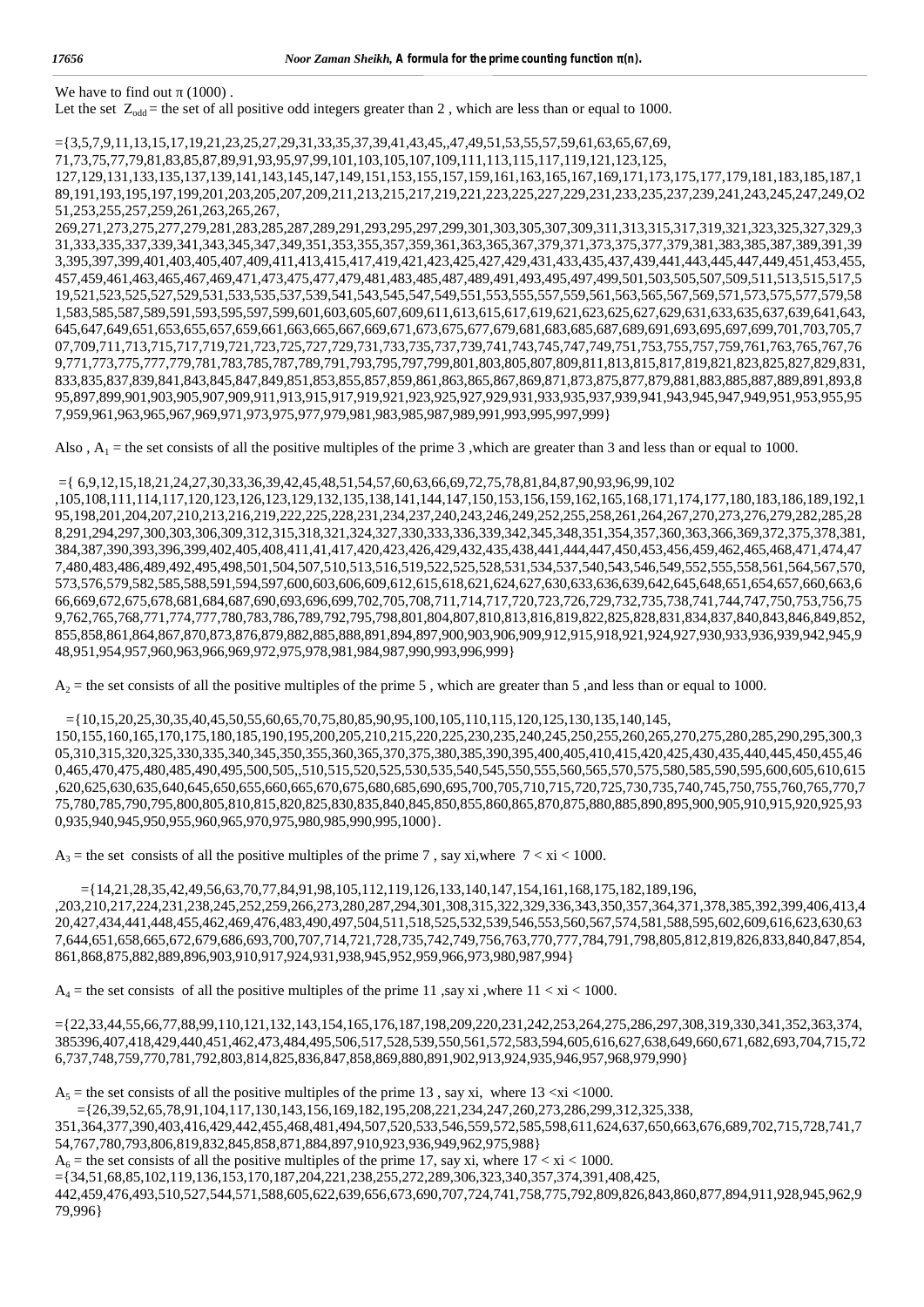$A_7$  = the set consists of all the positive multiples of the prime 19, say xi, where 19 $\lt$  xi  $\lt$ 1000. ={38,57,76,95,114,133,152,171,190,209,228,247,266,285,304,323,342,361,380,399,418,437,456,475, 494,513,532,551,570,589,608,627,646,665,684,703,722,741,760,779,798,817,836,855,874,893,912,931,950,969,988}  $A_8$  = the set consists of positive multiples of the prime 23, say xi, where  $23 < x$  i < 1000. ={46,69,92,115,138,161,184,207,230,253,276,299,322,345,368,391,414,437,460,483,506,529,552,575, 598,621,644,667,690,713,736,759,782,805,828,851,874,897,920,943,966,989}  $A_9$  =the set consists of all the positive multiples of the prime 29 , say xi, where  $29 < x$ i < 1000. ={58,87,116,145,174,203,232,261,290,319,348,377,406,435,464,493,522,551,580,609,638,667,696,725,754,783,812,841,870,899,928,9 57,986} A<sub>10</sub> = the set consists of all the positive multiples of the prime 31, say xi ;  $31 \le x \le 1000$ . ={62,93,124,155,186,217,248,279,310,341,372,403,434,465,496,527,558,589,620,651,682,713,744,7775,806,837,868,899,930,961,992}  $A_{11}$  = the set consists of all the positive multiples of the prime 37, say xi; 37<xi <1000. ={74,111,148,185,222,258,296,333,370,407,444,481,518,555,592,629,666,708,740,777,814,851,888,925,963,889}  $A_{12}$  the set consists of all the positive multiples of the prime 41, say xi; 41<xi <1000. ={82,123,164,205,246,287,328,369,410,451,498,533,574,615,656,697,738,779,820,861,902,943,984}  $A_{13}$ =the set consists of all the positive multiples of the prime 43 , say xi; 43<xi <1000. ={86,129,172,215,258,301,344,387,430,473,516,559,602,645,688,731,774,817,860,903,946,989}  $A_{14}$ = the set of all the positive multiples of the prime47, say xi; 47<xi <1000. ={94,141,188,235,282,329,376,423,470,517,564,611,658,705,752,799,846,893,940,987} A<sub>15</sub>=the set consists of all the positive multiples of the prime 53, say xi; 53 $\lt x$ i  $\lt$ 1000. ={ 106,159,212,265,318,371,424,477,530,583,636,689,742,795,848,901,954}  $A_{16}$ = the set consists of all the positive multiples of the prime 59, say xi; 59<xi <1000.  $=$  {  $118,177,236,295,354,413,472,531,590,649,708,767,826,885,944$  }  $A_{17}$  =the set of all the positive multiples of the prime 61, say xi; 61<xi <1000.  $=$  {122,183,244,305,366,427,488,549,610,671,732,793,854,815,976}  $A_{18}$  = the set of all the positive multiples of the prime 67, say xi; 67<xi <1000. ={134,201,268,335,402,469,536,603,670,737,804,871,938}  $A_{19}$  = the set consists of all the positive multiples of 71, say xi ; 71 < xi < 1000.  $=$  {142,213,284,355,426,497,568,639,710,781,852,923,994}  $A_{20}$  = the set consists of all the positive multiples of the prime 73, say xi; 73<xi <1000. ={ 146,219,292,365,438,511,584,657,730,803,876,949}  $A_{21}$  = the set consists of all the positive multiples of the prime 79, say xi; 79<xi <1000. ={ 158,237,316,395,474,553,632,711,790,869,948}  $A_{22}$  = the set consists of all the positive multiples of the prime 83, say xi; 83<xi <1000. = { 166,249,332,415,498,581,664,747,830,913,996}  $A_{23}$  = the set consists of all the positive multiples of the prime 89, say xi; 89<xi <1000. ={ 178,267,356,445,534,623,712,801,890,979}  $A_{24}$  = the set consists of all the positive multiples of the prime 97, say xi; 97<xi <1000.  $=$  { 194,291,388,485,582,679,776,873,970}  $A_{25}$  = the set consists of all the positive multiples of the prime 101, say xi; 101<xi <1000. ={ 202,303,404,505,606,707,808,909}  $A_{26}$  = the set consists of all the positive multiples of the prime 103, say xi; 103 < xi < 1000. ={206,309,412,515,618,721,824,927}  $A_{27}$  = the set consists of all the positive multiples of the prime 107, say xi; 107<xi <1000. ={ 214,321,428,535,642,749,856,963}  $A_{28}$  = the set consists of all the positive multiples of the prime 109, say xi; 109<xi <1000.  $=$  { 218,327,436,545,654,763,872,981}  $A_{29}$  = the set consists of all the positive multiples of the prime 113, say xi; 113<xi <1000. ={ 226,339,452,565,678 ,791,904}  $A_{30}$  = the set consists of all the positive multiples of the prime 127, say xi; 127<xi <1000.  $=$  { 254,381,508,635,762,889}  $A_{31}$  = the set consists of all the positive multiples of the prime 131, say xi; 131<xi 1000.  $=$  { 262,393,524,655,786,917}  $A_{32}$  = the set consists of all the positive multiples of the prime 137, say xi; 137<xi <1000.  $=$  { 274,411,548,685,822,959}  $A_{33}$  = the set consists of all the positive multiples of the prime 139, say xi; 139<xi <1000.  $=$  { 278,417,556,695,834,973}  $A_{34}$  = the set consists of all the positive multiples of the prime 149, say xi; 149<xi <1000.  $=$  { 298,447,596,745,894}  $A_{35}$  = the set consists of all the positive multiples of the prime 151, say xi; 151<xi <1000. ={ 302,453,604,755,906}  $A_{36}$  = the set consists of all the positive multiples of the prime 157, say xi; 157<xi <1000. ={ 314,471,628,785,942}  $A_{37}$  = the set consists of all the positive multiples of the prime 163, say xi; 163<xi <1000.  $=$  { 326,489,652,815,978}

 $A_{38}$  = the set consists of all the positive multiples of the prime 167, say xi; 167<xi <1000.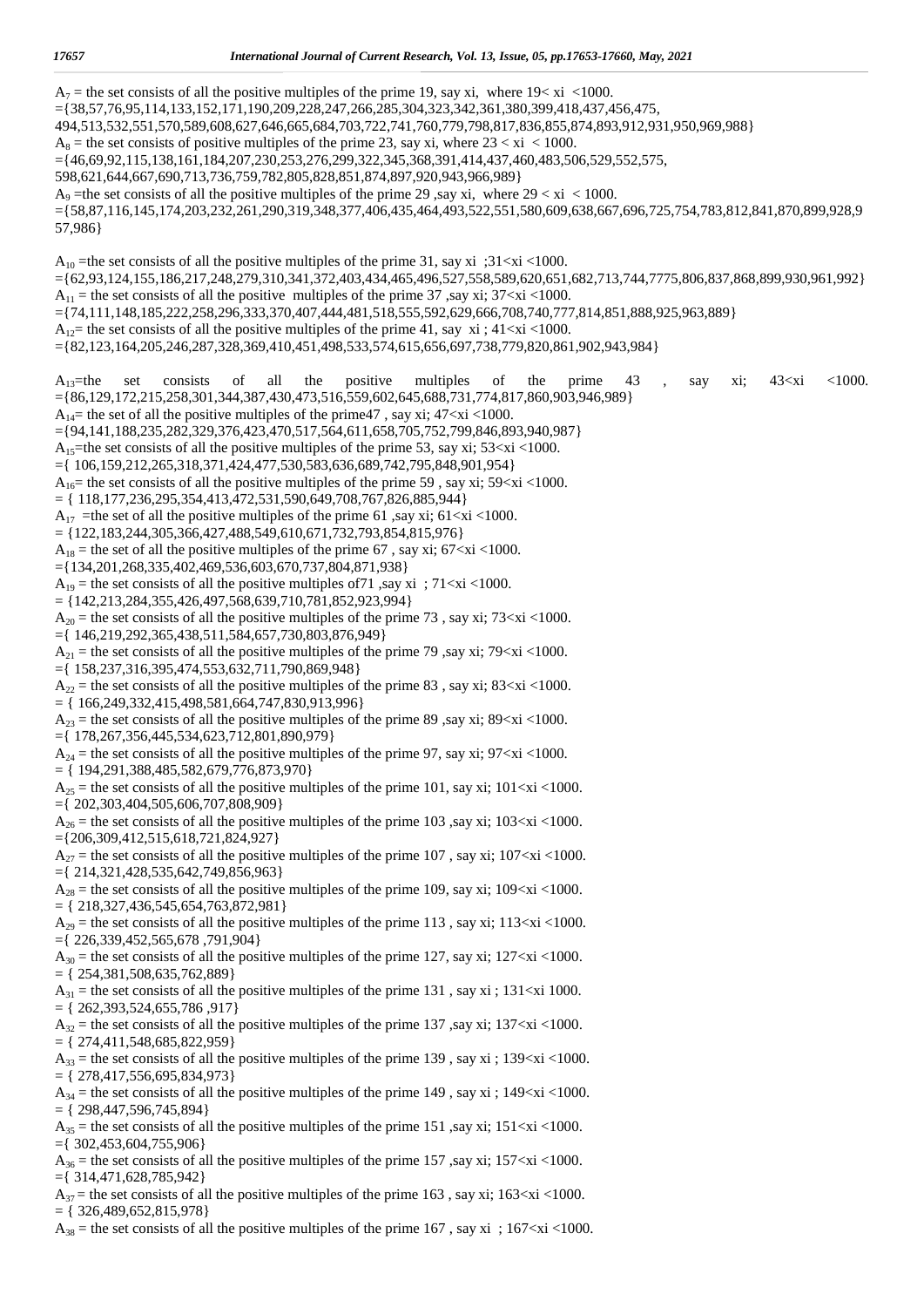| $= \{ 334, 501, 668, 835 \}$<br>$A_{39}$ = th set consists of all the positive multiples of the prime 173, say xi; 173 <xi 1000.<br="" <=""><math>= \{ 346, 519, 692, 865 \}</math></xi> |
|------------------------------------------------------------------------------------------------------------------------------------------------------------------------------------------|
| $A_{40}$ = the set consists of all the positive multiples of the prime 179, say xi; 179 <xi 1000.<br="" <=""><math>= \{ 358, 537, 716, 895 \}</math></xi>                                |
| $A_{41}$ = the set consists of all the positive multiples of the prime 181, say xi; 181 <xi 1000.<br="" <=""><math>= \{ 362, 543, 724, 905 \}</math></xi>                                |
| $A_{42}$ = the set consists of all the positive multiples of the prime 191, say xi; 191 <xi 1000.<="" <="" td=""></xi>                                                                   |
| $= \{ 382, 573, 764, 955 \}$<br>$A_{43}$ = the set consists of all the positive multiples of the prime 193, say xi; 193 <xi 1000.<br="" <=""><math>= \{386,579,772,965\}</math></xi>     |
| $A_{44}$ = the set consists of all the positive multiples of the prime 197, say xi; 197 <xi 1000.<br="" <=""><math>= \{</math> 394,591,788,985 }</xi>                                    |
| $A_{45}$ = the set consists of all the positive multiples of the prime 199, say xi; 199 <xi 1000.<br="" <=""><math>=</math> {398,597,796,995}</xi>                                       |
| $A_{46}$ = the set consists of all the positive multiples of the prime 211, say xi; 211 <xi 1000.<="" <="" td=""></xi>                                                                   |
| $= \{ 422, 633, 844 \}$<br>$A_{47}$ = the set consists of all the positive multiples of the prime 223, say xi, 223 <xi <1000.<="" td=""></xi>                                            |
| $=\{446,669,892\}$<br>$A_{48}$ = the set consists of all the positive multiples of the prime 227, say xi, 227 <xi 1000.<="" <="" td=""></xi>                                             |
| $= \{454,681,908\}$<br>$A_{49}$ = the set consists of all the positive multiples of the prime 229, say xi; 229 <xi 1000.<="" <="" td=""></xi>                                            |
| $=\{458,687,916\}$<br>$A_{50}$ = the set consists of all the positive multiples of the prime 233, say xi; 233 <xi <1000.<="" td=""></xi>                                                 |
| $= \{ 466, 699, 932 \}$<br>$A_{51}$ = the set consists of all the positive multiples of the prime 239, say xi; 239 <xi 1000.<="" <="" td=""></xi>                                        |
| $= \{478, 717, 956\}$<br>$A_{52}$ = the set consists of all the positive multiples of the prime 241, say xi; 241 <xi 1000.<="" <="" td=""></xi>                                          |
| $= \{482, 723, 964\}$<br>$A_{53}$ = the set consists of all the positive multiples of the prime 251, say xi; 251 < xi < 1000.                                                            |
| $= \{502,753\}$<br>$A_{54}$ = the set consists of all the positive multiples of the prime 257, say xi; 257 <xi 1000.<br="" <=""><math>= \{514,771\}</math></xi>                          |
| $A_{55}$ = the set consists of all the positive multiples of the prime 263, say xi; 263 <xi 1000.<="" <="" td=""></xi>                                                                   |
| $= \{526,789\}$<br>$A_{56}$ = the set consists of all the positive multiples of the prime 269, say xi; 269 <xi 1000.<="" <="" td=""></xi>                                                |
| $= \{538,807\}$<br>$A_{57}$ = the set consists of all the positive multiples of the prime 271, say xi; 271 <xi 1000.<="" <="" td=""></xi>                                                |
| $= \{ 542,813 \}$<br>$A_{58}$ = the set consists of all the positive multiples of the prime 277, say xi; 277 <xi 1000.<="" <="" td=""></xi>                                              |
| $= \{554,831\}$<br>$A_{59}$ = the set consists of all the positive multiples of the prime 281, say xi; 281 < xi < 1000.                                                                  |
| $= \{ 562,843 \}$                                                                                                                                                                        |
| $A_{60}$ = the set consists of all the positive multiples of the prime 283, say xi; 283 <xi 1000.<br="" <=""><math>=\{566,849\}</math></xi>                                              |
| $A_{61}$ = the set consists of all the positive multiples of the prime 293, say xi; 293 <xi 1000.<br="" <=""><math>= \{586,879\}</math></xi>                                             |
| $A_{62}$ = the set consists of all the positive multiples of the prime 307, say xi; 307 <xi <1000.<br=""><math>= \{614, 921\}</math></xi>                                                |
| $A_{63}$ = the set consists of all the positive multiples of the prime 311, say xi; 311 <xi 1000.<br="" <=""><math>=\{622,933\}</math></xi>                                              |
| $A_{64}$ = the set consists of all the positive multiples of the prime 313, say xi; 313 <xi 1000.<br="" <=""><math>=\{626,939\}</math></xi>                                              |
| $A_{65}$ = the set consists of all the positive multiples of the prime 317, say xi ; 317 <xi 1000.<br="" <=""><math>=\{634,951\}</math></xi>                                             |
| $A_{66}$ = the set consists of all the positive multiples of the prime 331, say xi ; 331 <xi 1000.<br="" <=""><math>=\{662,993\}</math></xi>                                             |
| $A_{67}$ = the set consists of all the positive multiples of the prime 337, say xi ; 337 <xi 1000.<br="" <=""><math>=\{674\}</math></xi>                                                 |
| $A_{68}$ = the set consists of all the positive multiples of the prime 347, say xi; 347 <xi 1000.<br="" <=""><math>=\{694\}</math></xi>                                                  |
| $A_{69}$ = the set consists of all the positive multiples of the prime 349, say xi ; 349 <xi 1000.<br="" <=""><math>=\{698\}</math></xi>                                                 |

 $A_{70}$  = the set consists of all the positive multiples of the prime 353, say xi ; 353<xi <1000. ={706}

 $A_{71}$  = the set consists of all the positive multiples of the prime 359, say xi; 359<xi <1000.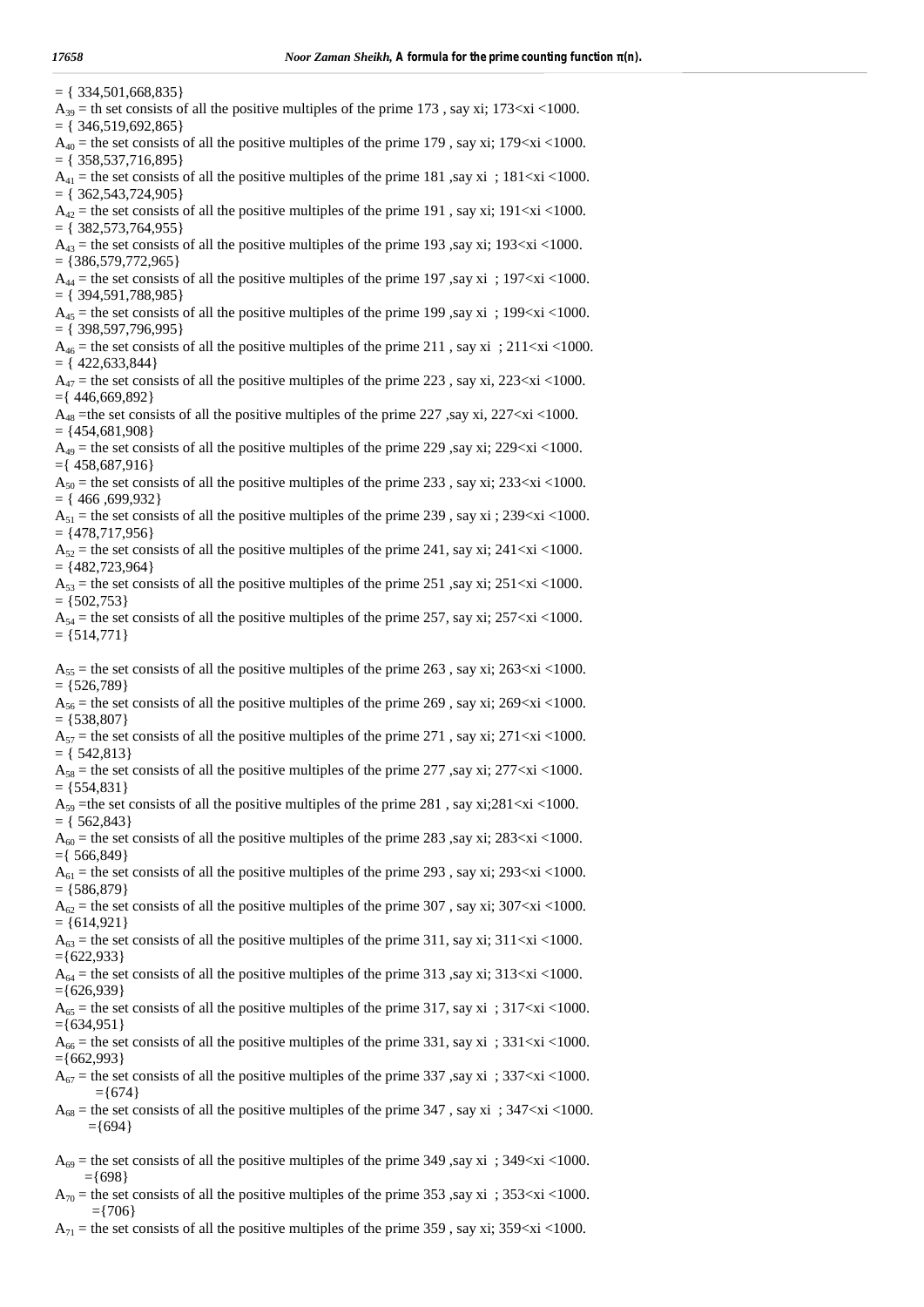- $=$ {718}.
- $A_{72}$  = the set consists of all the positive multiples of the prime 367, say xi; 367 < xi < 1000.  $=$  {734}
- $A_{73}$  = the set consists of all the positive multiples of the prime 373, say xi; 373<xi <1000.
- $=$ {746}  $A_{74}$  = the set consists of all the positive multiples of the prime 379, say xi ; 379 < xi < 1000.
- $=\{758\}$  $A_{75}$  = the set consists of all the positive multiples of the prime 383, say xi; 383<xi <1000.
- $=$ {766}  $A_{76}$  = the set consists of all the positive multiples of the prime 389, say xi;383<xi <1000.
- $=$  {778}  $A_{77}$  = the set consists of all the positive multiples of the prime 397, say xi ;397<xi <1000.  $=$ {794}
- $A_{78}$  = the set consists of all the positive multiples of the prime 401,say xi; 401<xi <1000.  $=$ {802}
- $A_{79}$  = the set consists of all the positive multiples of the prime 409, say xi; 409<xi <1000.  $=\{818\}$
- $A_{80}$  = the set consists of all the positive multiples of the prime 419, say xi; 419<xi <1000.  $=$  {838}
- $A_{81}$  = the set consists of all the positive multiples of the prime 421, say xi; 421<xi <1000.  $=$ {842}
- $A_{82}$  = the set consists of all the positive multiples of the prime 431, say xi;431<xi <1000.  $=$ {862}
- $A_{83}$  = the set consists of all the positive multiples of the prime 433, say xi;433 $\lt x$ i $\lt$ 1000.  $=$ {866}
- $A_{84}$  = the set consists of all the positive multiples of the prime 439, say xi;439<xi <1000.  $=$ {878}
- $A_{85}$  = the set consists of all the positive multiples of the prime 443, say xi; 443<xi <1000.  $=$ {886}
- $A_{86}$  = the set consists of all the positive multiples of the prime 449,say xi;449 $\lt x$ i  $\lt 1000$ .  $=$ {898}
- $A_{87}$  = the set consists of all the positive multiples of the prime 457, say xi;457 $\lt x$ i $\lt$ 1000.  $=$ {914}
- $A_{88}$  = the set consists of all the positive multiples of the prime 461, say xi; 461 < xi < 1000.  $=$ {922}
- $A_{89}$  = the set consists of all the positive multiples of the prime 463, say xi;463<xi <1000.  $=$ {926}
- $A_{90}$  = the set consists of all the positive multiples of the prime 467, say xi; 467 $\langle x \rangle$  <1000.  $=$ {934}
- $A_{91}$  = the set consists of all the positive multiples of the prime 479, say xi; 479 $\langle x \rangle$  <1000.  $=$ {958}
- $A_{92}$  = the set consists of all the positive multiples of the prime 487, say xi; 487<xi <1000.  $=$ {974}
- $A_{93}$  = the set consists of all the positive multiples of the prime 491, say xi; 491<xi <1000.  $=$ {982}
- $A_{94}$  = the set consists of all the positive multiples of the prime 499, say xi; 499 $\lt x$ i $\lt$ 1000. ={998}.

#### Therefore,

|  | ${Z_{odd} \cap (A_1 \, UA_2 \, UA_3 \, UUA_{94})}$ |
|--|----------------------------------------------------|
|--|----------------------------------------------------|

| 9   | 15  | 21  | 25  | 27  | 33  | 35  | 39  | 45  | 49   | 51  | 55  | 57  | 63  | 65  | 69  | 75  | 77  | 81  | 85  |
|-----|-----|-----|-----|-----|-----|-----|-----|-----|------|-----|-----|-----|-----|-----|-----|-----|-----|-----|-----|
| 87  | 91  | 93  | 95  | 99  | 105 |     | 115 | 17ء | i 19 | 121 | 123 | 125 | 129 | 133 | 135 | 141 | 143 | 145 | 147 |
| 153 | 155 | 159 | 161 | 165 | 169 | 171 | 175 | 177 | 183  | 185 | 187 | 189 | 195 | 201 | 203 | 205 | 207 | 209 | 213 |
| 215 | 217 | 219 | 221 | 225 | 231 | 235 | 237 | 243 | 245  | 247 | 249 | 253 | 255 | 259 | 261 | 265 | 267 | 273 | 275 |
| 279 | 285 | 287 | 289 | 291 | 295 | 297 | 299 | 301 | 303  | 305 | 309 | 315 | 319 | 321 | 323 | 325 | 327 | 329 | 333 |
| 335 | 339 | 341 | 343 | 345 | 351 | 355 | 357 | 361 | 363  | 365 | 369 | 371 | 375 | 377 | 381 | 385 | 387 | 391 | 393 |
| 395 | 399 | 403 | 405 | 407 | 411 | 413 | 415 | 417 | 423  | 425 | 427 | 429 | 435 | 437 | 441 | 445 | 447 | 451 | 453 |
| 455 | 459 | 465 | 469 | 471 | 473 | 475 | 477 | 481 | 483  | 485 | 489 | 493 | 495 | 497 | 501 | 505 | 507 | 511 | 513 |
| 515 | 517 | 519 | 525 | 527 | 529 | 531 | 533 | 535 | 537  | 539 | 543 | 545 | 549 | 551 | 553 | 555 | 559 | 561 | 565 |
| 567 | 573 | 575 | 579 | 581 | 583 | 585 | 589 | 591 | 595  | 597 | 603 | 605 | 609 | 611 | 615 | 621 | 623 | 625 | 627 |
| 629 | 633 | 635 | 637 | 639 | 645 | 649 | 651 | 655 | 657  | 663 | 665 | 667 | 669 | 671 | 675 | 679 | 681 | 685 | 687 |
| 689 | 693 | 695 | 697 | 699 | 703 | 705 | 707 | 711 | 713  | 715 | 717 | 721 | 723 | 725 | 729 | 731 | 735 | 737 | 741 |
| 745 | 747 | 749 | 753 | 755 | 759 | 763 | 765 | 767 | 771  | 775 | 777 | 779 | 781 | 783 | 785 | 789 | 791 | 793 | 795 |
| 799 | 801 | 803 | 805 | 807 | 813 | 815 | 817 | 819 | 825  | 831 | 833 | 835 | 837 | 841 | 843 | 845 | 847 | 849 | 851 |
| 855 | 861 | 865 | 867 | 869 | 871 | 873 | 875 | 879 | 885  | 889 | 891 | 893 | 895 | 897 | 899 | 901 | 903 | 905 | 909 |
| 913 | 915 | 917 | 921 | 923 | 925 | 927 | 931 | 933 | 935  | 939 | 943 | 945 | 949 | 951 | 955 | 957 | 959 | 961 | 963 |
| 965 | 969 | 973 | 975 | 979 | 981 | 985 | 987 | 989 | 993  | 995 | 999 |     |     |     |     |     |     |     |     |

= Total Number 332.